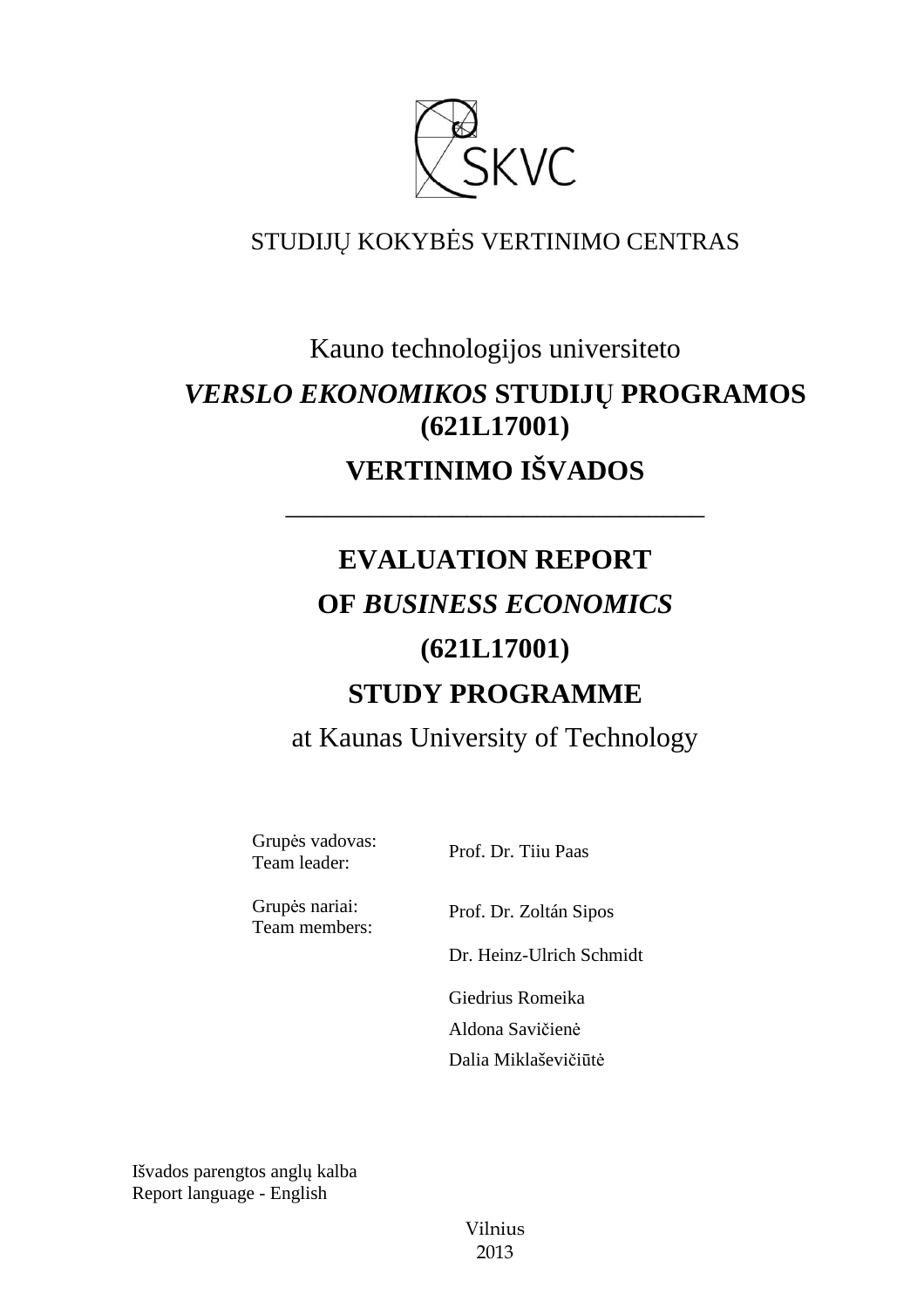#### **DUOMENYS APIE ĮVERTINTĄ PROGRAMĄ**

| Studijų programos pavadinimas                           | Verslo ekonomika            |
|---------------------------------------------------------|-----------------------------|
| Valstybinis kodas                                       | 621L17001                   |
| Studijų sritis                                          | socialiniai mokslai         |
| Studijų kryptis                                         | Ekonomika                   |
| Studijų programos rūšis                                 | Universitetinės studijos    |
| Studijų pakopa                                          | Antroji                     |
| Studijų forma (trukmė metais)                           | Nuolatinė (1.5)             |
| Studijų programos apimtis kreditais                     | 90                          |
| Suteikiamas laipsnis ir (ar) profesinė<br>kvalifikacija | Verslo ekonomikos magistras |
| Studijų programos įregistravimo data                    | 2011-03-10 Nr. SR-990       |

#### **INFORMATION ON EVALUATED STUDY PROGRAMME**

–––––––––––––––––––––––––––––––

| Title of the study programme.                          | <b>Business Economics</b>             |
|--------------------------------------------------------|---------------------------------------|
| State code                                             | 621L17001                             |
| Study area                                             | <b>Social Sciences</b>                |
| Study field                                            | Economics                             |
| Kind of the study programme                            | <b>University Studies</b>             |
| <b>Study Cycle</b>                                     | Second                                |
| Study mode (length in years)                           | Full-time $(1.5)$                     |
| Volume of the study programme in credits               | 90                                    |
| Degree and (or) professional qualifications<br>awarded | Master's Degree in Business Economics |
| Date of registration of the study programme            | 2011-03-10 Nr. SR-990                 |

Studijų kokybės vertinimo centras

©

The Centre for Quality Assessment in Higher Education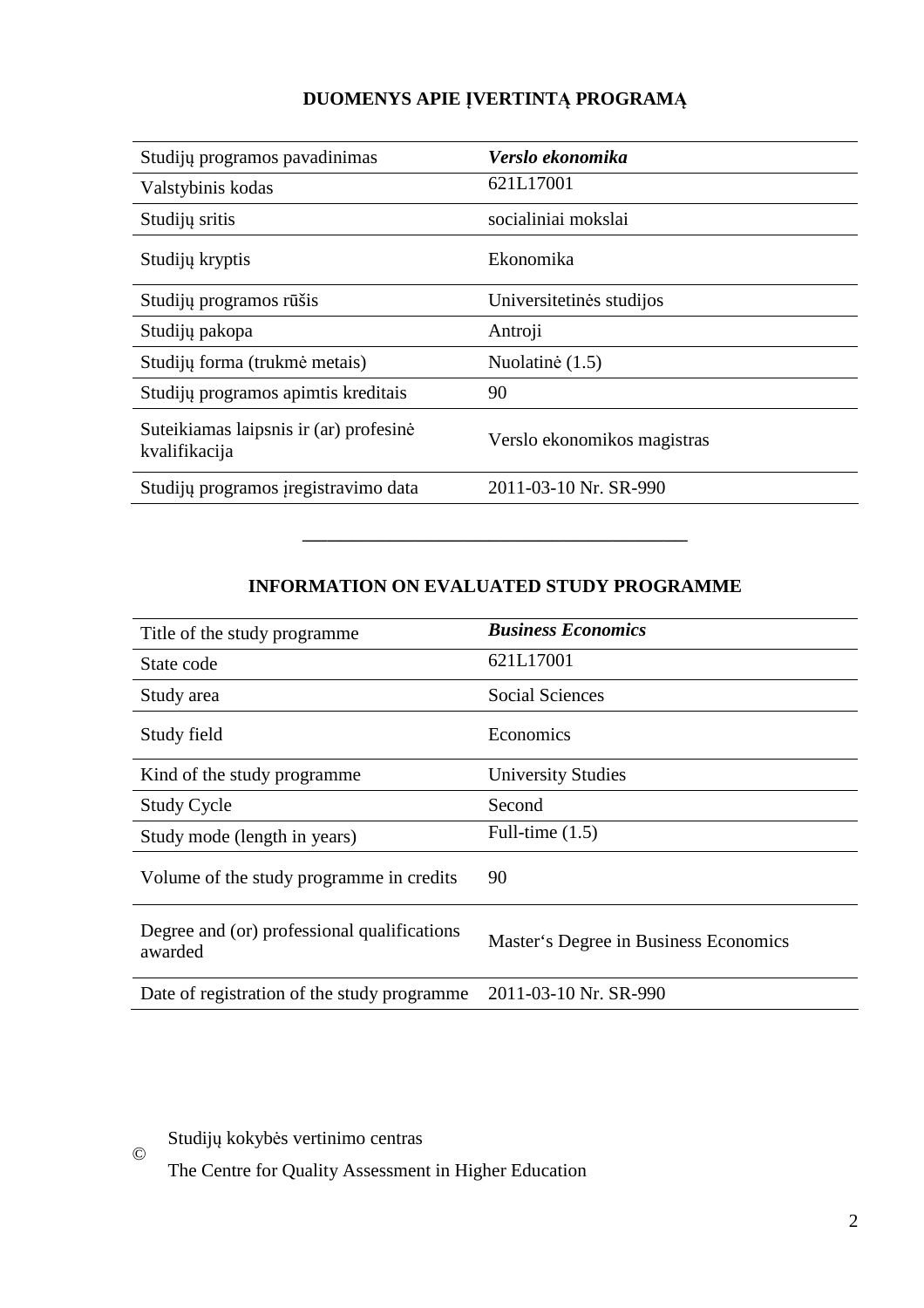## **CONTENTS**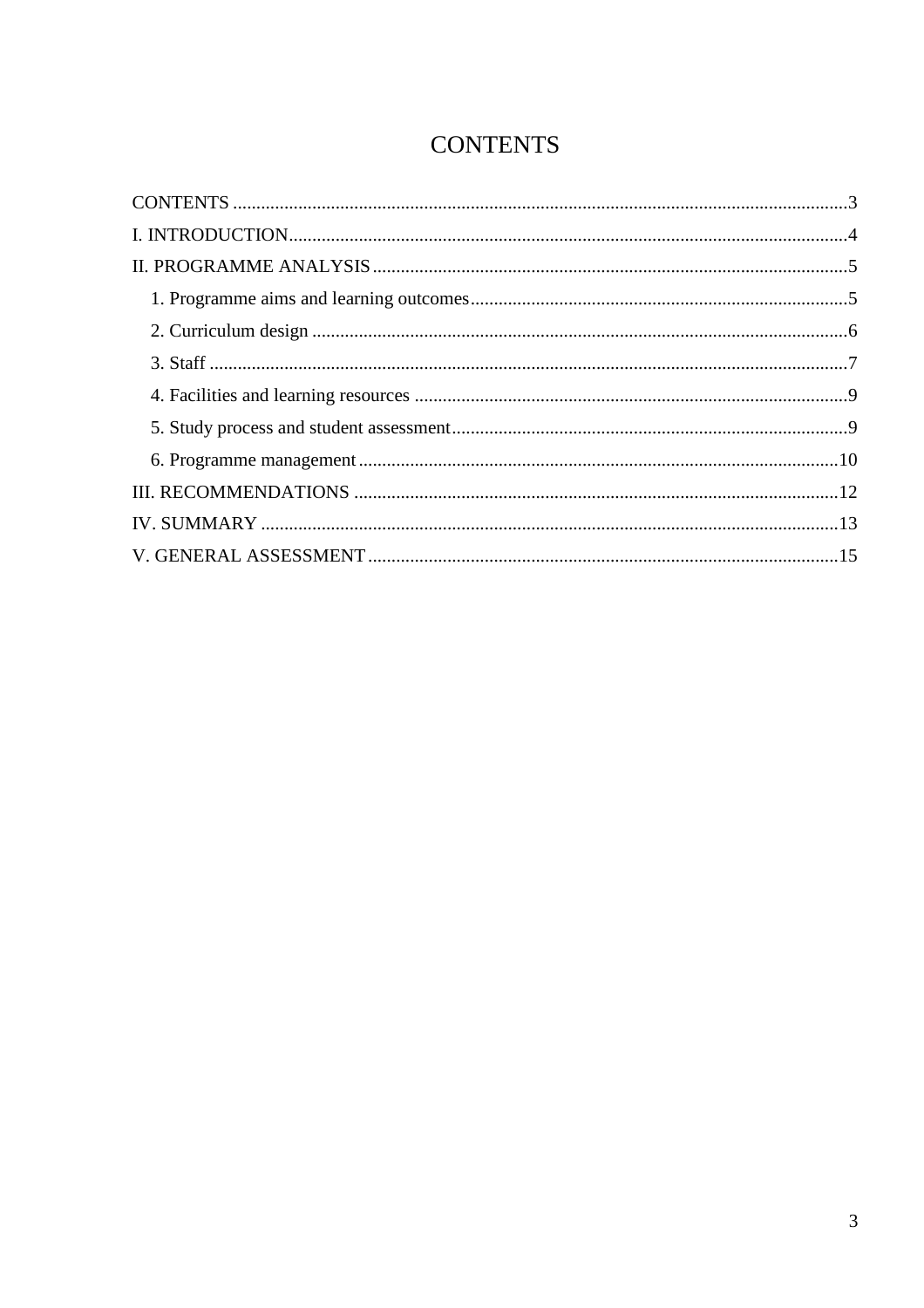#### I. INTRODUCTION

Kaunas University of Technology, until October 31, 1990 named *Kauno politechnikos institutas, (hereinafter – University, KTU)* has thirteen faculties including the faculties of Panevėžys Institute, i.e. Chemical Technology, Civil Engineering and Architecture, Design and Technology, Economics and Management, Electrical and Control Engineering, Fundamental Sciences, Humanities, Faculty of Informatics, Mechanical Engineering and Mechatronics, Social Sciences, Telecommunications and Electronics, Panevėžys Institute Faculty of Management and Administration, Panevėžys Institute Faculty of Technologies.

According to the structure of the *University*, the faculties consist of departments where studies are administered and scientific research is conducted. Heads of departments, who are appointed following the Statute of KTU and the approval of the Senate, run the departments. All the issues of faculties and departments are dealt with at Dean's office that is composed of the dean, vice-deans and the heads of departments. Faculties and departments operate within the granted rights and are responsible for the organization of studies.

The study programme Business Economics has been registered in March 2011. The programme belongs to the Second (master) level of University studies and upon the completion the programme is granted the degree Master of Business Economics. The programme is organised and executed by the Faculty of Economics and Management which has 8 departments, i.e. Accounting, Business Economics, Economics and International Trade, Finance, Management, Marketing, Quality Management.

The faculty has 7 Centres: Economic Research, Electronic Business Research, Industrial Policy Research, Marketing Control, Personnel Training, Project Management, Total Quality Management.

The assessment report has been prepared by the international team of experts according to the Methodology for Evaluation of Higher education Study Programmes (approved by Order No. 1-01-162 of December 20, 2010 by the Director of Lithuanian Centre of Quality Assessment in Higher Education). The evaluation is based on analysis of Self-evaluation report delivered by the University and on the information obtained on a site visit carried out by the team. The site visit at KTU took place on November 19, 2013. During the site visit the expert team met and interviewed the administrative staff of KTU, the authors of the self-evaluation report, teaching staff and students, employers and social partners of the programme. The team also observed the main support services of the programme, such as classrooms, library and computer laboratories as well studied the students' final works, examination materials and survey questionnaires. At the end of the site visit the expert team presented its preliminary findings and general remarks to the staff responsible for the study programme.

After the visit the expert team discussed its findings and produced this joint evaluation report.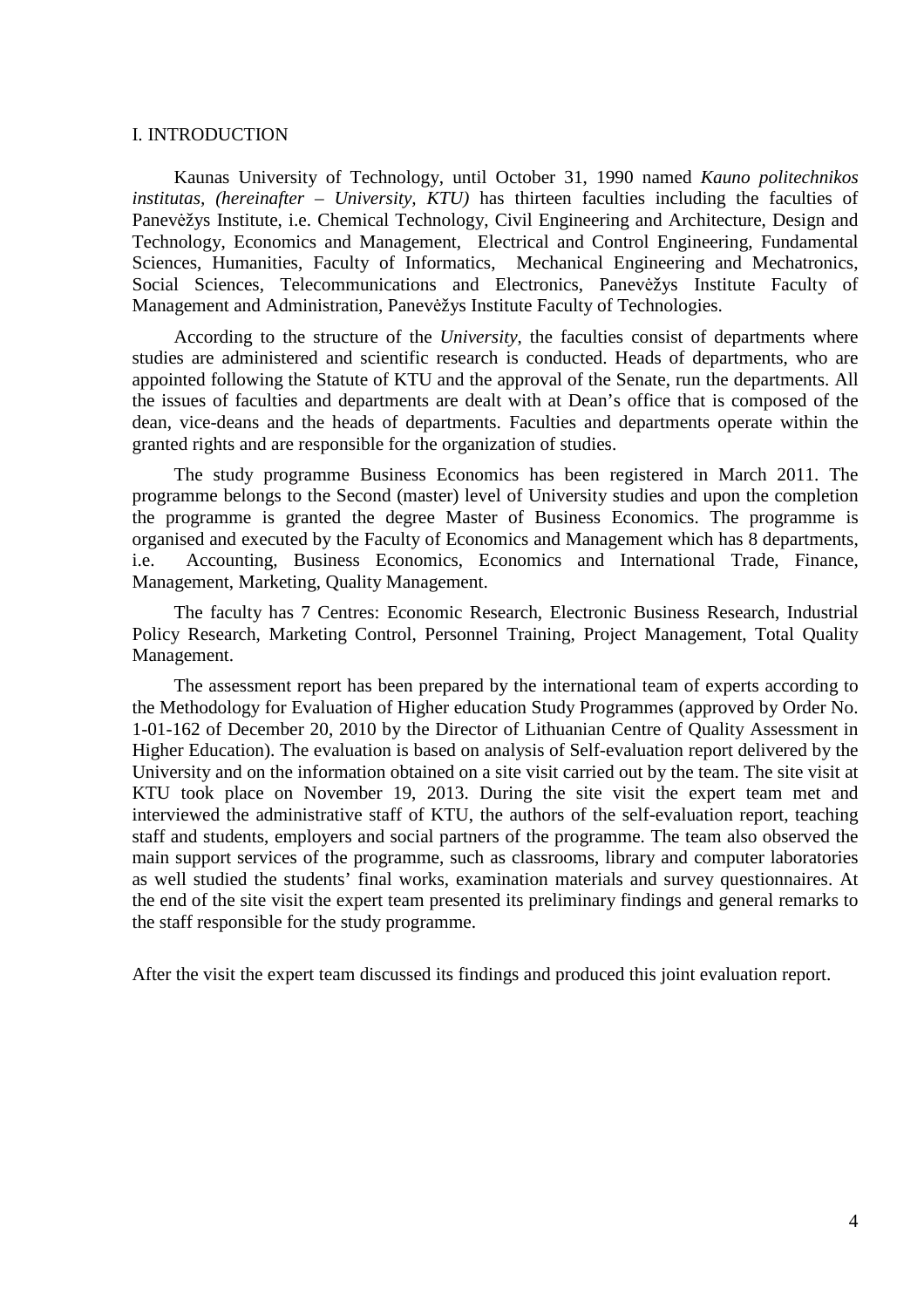#### II. PROGRAMME ANALYSIS

#### *1. Programme aims and learning outcomes*

The programme of Business Economics has been registered in March 2011. The programme is designed according to the Law on Higher Education and Research and the Order of the Minister of Education and Science, passed on 3 June 2010 "On Approval of General Requirements for Master's Degree Study Programmes. There wasn't previous external evaluation of the programme.

The main objective of study programme (SER p. 20) is to prepare highly qualified specialists who possess the latest knowledge and practical skills of business economics, are able to recognise complex problems of business economics, solve strategic questions in business organisations, have insights of business possibilities and outcomes in national and global environments and are able to carry out economic applied research and communicate their results efficiently.

According to the SER the special objectives of the programme are:

- To provide the knowledge of business economics, that is based by the latest fundamental and applied research, about the modern models of business economics and conditions of their application in global environment and business when there is no comprehensive and determined information.
- To develop skills that enable to initiate and carry out applied and interdisciplinary research works while analysing and critically assessing ideas of business economics, formulating arguments and assumptions, applying modern models of business planning, evaluating the impact of decisions made on changing business environment.
- To develop skills that enable to solve complex tasks of business economics, assess expectations and uncertainties when planning economic actions in functional areas of business.
- To develop skills that enable to communicate in written and oral forms, including expert assessment, with specialists of business economics, businessmen and other stakeholders, select the direction of development and to further learn independently, following professional ethics and citizenship.

These special objectives are in integrity with the main aims of the programme and expected learning outcomes.

Learning outcomes of the programme of Business Economics are clearly defined and structured according to desired skills areas. The learning outcomes of the programme are very ambitious, but taking into account that teacher's have academic experience as well business experience (see in part 3), the opportunities for achieving objectives are created. However, team of experts would recommend to continuously putting attention to development of learning outcomes, to be very focused and concrete in formulation of them and always to check how the expected learning outcomes are measurable and how to assess whether the expectations will be achieved. There is worthwhile to consider about merging learning outcomes, having on mind present number of learning outcomes (21) and volume of programme (90 credits).

According to the list of final theses of years 2012-2013, 133 have been graduated in Business Economics. The average marks for final work is 8.4. Taking into account the number of graduates 134 and the marks average - it might be stated that the programme as it was designed the study programme of the duration of 1.5 year to working specialists who wish to re-qualify and who already take part in the creation or organisation of business - is necessary and popular, thus corresponds to the market needs. Regarding the information collected during interview with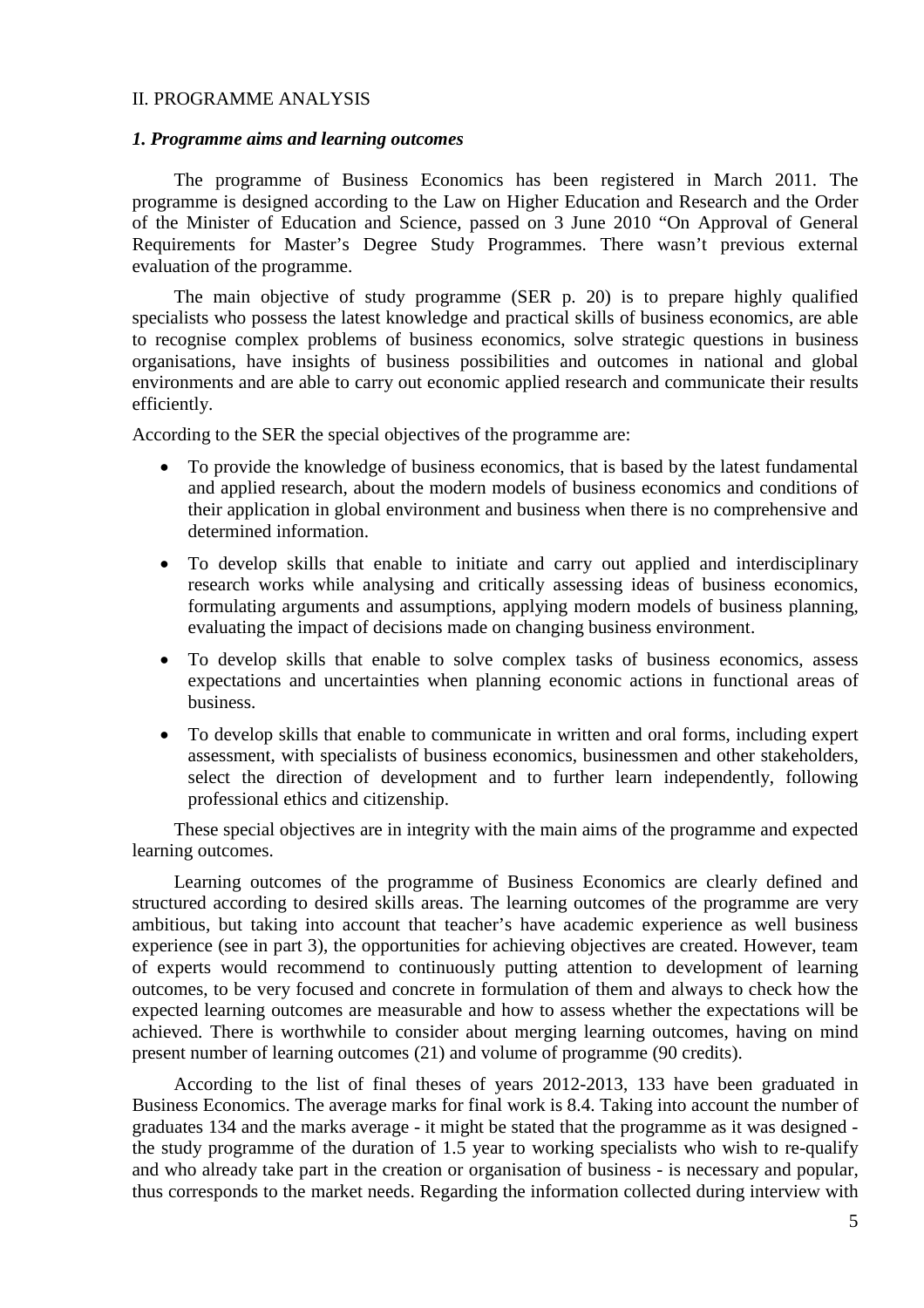stakeholders and graduates the experts' advice that the additional niche: development within technological university implementing traditions of university should be considered. It is recommendable to consider the introduction of interdisciplinary courses, at least electives, such as Economics of Innovation, Management of Technological Development, and Innovation Management. These developments also will reflect the aims of the programme and to ensure international level studies in fields of economics, business and management. To sum up, the aims, objectives and learning outcomes of the programme are well defined, published at the University web site and easily accessible. They are consistent with the type, level and qualifications of the studies. The name of the programme, as well as its outcomes, content and qualifications are compatible with each other.

#### *2. Curriculum design*

The programme of Business Economics is designed in a way that its structure would comply with the Law on Higher Education and Research and the order of the Minister of Education and Science, passed on 3 June 2010 On Approval of General Requirements for Master's Degree Study Programmes.

The volume of study programme comprises 90 credits (90 ECTS), these are for full-time 1.5 year studies. The study volume is appropriate for the achievement of the specified learning outcomes of the programme and also is consistent with the requirements of the legal regulations at the state level (no less than 90 and no more than 120 ECT).

It's valuable to notice that at least 5 other universities in Lithuania have master programmes that grant graduates the master degree in economics. The majority of these programmes is offering entrants state funded studies, and, therefore, is oriented towards students who have no or insufficient work experience. In opposite, the programme of Business Economics in KTU is intended for students, who are already employed in the field, but wish to expand their competences in the field of business economics. One of the admition criteria to attend the programme for those who have a higher (but obtained not in the university) education in the field of economics or management is at least 2-year working experience in the professional area. So, the programme is important for the large segment of potential students and for business needs as well.

The curricula for Business Economics have the structure:

- 45 ECTS credits (1198 hours) of mandatory study field subjects;
- 15 credits (400 hours) of elective study subjects;
- 30 credits (800 hours) of final work (thesis);
- In total: 90 credits (2398 hours).

The duration of studies is three semesters. The studies are completed by preparation and defence of the final thesis. The requirements for the preparation of Master's Thesis are prepared in the light of the Requirements for Master's Thesis approved by the Council of the Faculty of Economics and Management in year 2008. The total number of compulsory subjects and course papers during each semester does not exceed the allowable number of 5 subjects. The number of ECTS credits attributed to each semester is the same  $-30$ , the same situation with working hours 799-800 hours in each semester. Hence, the study subjects are spread evenly over the schedule of studies. The curricula design meets the legal requirements set by the Lithuanian and University authorities.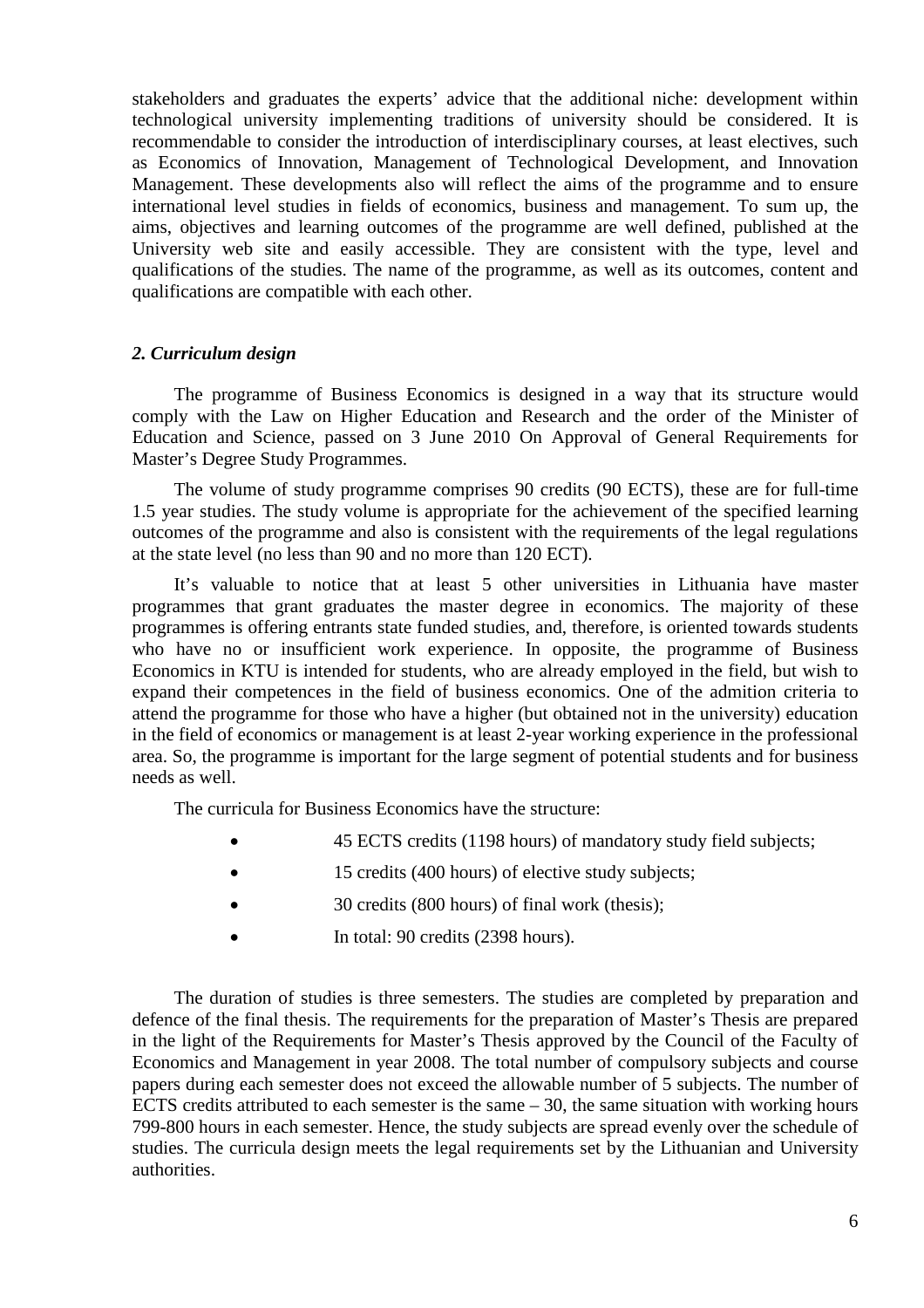The distribution of workload between theoretical lectures and practical work clearly shows the orientations to individual work. The academic load of students in the Programme of Business Economics according the type of sessions is composed of contact hours in a classroom (21%) and individual work (79 %). Theoretical lectures make up 63%, practical works 33 % and laboratory classes 4 % of the contact hours.

The content of the study subjects is consistent with the type and level of the studies. The courses themes are not redundant. According to the staff and students the duration of study is sufficient to acquire the competences defined in the learning outcomes. This means that students have numerically to add to their simultaneous professional work another 31 hours per week (2398 hours in 18 months) for studying, which would not be manageable. But as it, indeed, works, there are obviously well organised mechanism to synchronise both workloads by overlapping in tasks and requirements.

The Programme is equivalently oriented to both, scientific research and applied practical activity as well. The curriculum of Business Economics contains a number of subjects orientated to analysis and research of changing business environment and business management in various structures of international, regional and national markets. After examination of final thesis during the site visit the experts notice that the focus both on practices and research is reflected in topics of final thesis, which also demonstrate wide range of research fields. Hence, the experts state that the methods of the subjects with focus on individual work and the content of the Programme with orientation on practices and analysis are appropriate for the achievement of the intended learning outcomes - to prepare specialists able to engage into applied practical activity that requires expert knowledge and/or develop scientific research of Business Economics.

Various teaching and learning methods that are applied during the studies of the programme of Business Economics allow for achieving the intended learning outcomes of the programme. The student's work-time is allocated across the teaching methods as follows:

- 32 % final degree project;
- 19 % written tasks: individual, group or semester's work;
- 18 % examination;
- 14 % control works, colloquiums, midterm examinations, tests;
- 10 % semester's work;
- 5 % problem-based tasks, defence of laboratory classes and solutions of task;
- 2% reporting, projects.

However, the experts found that students groups are rather heterogeneous (study programme may enter students with different background from different universities and colleges)s. Therefore, the experts' recommendation is to continuously develop teaching methods in order to maintain high academic requirements and at the same time to retain low drop-out ratio (6per cent).

#### *3. Staff*

Academic staff of the departments of Accounting, Economics and International Trade, Finance, Business Economics, Quality Management, Marketing and Management participates in the Programme of Business Economics – all departments belong to the faculty of Economics and Management. The academic staff employed in the Program consists of 10 professors, 8 associate professors, and 3 lecturers. Study field subjects are taught by 9 teachers, 5 of whom are professors. Almost all (except 1) the lecturers have a Doctor's degree. Thus, the structure and number of the teaching staff correspond with the programme and legal requirements.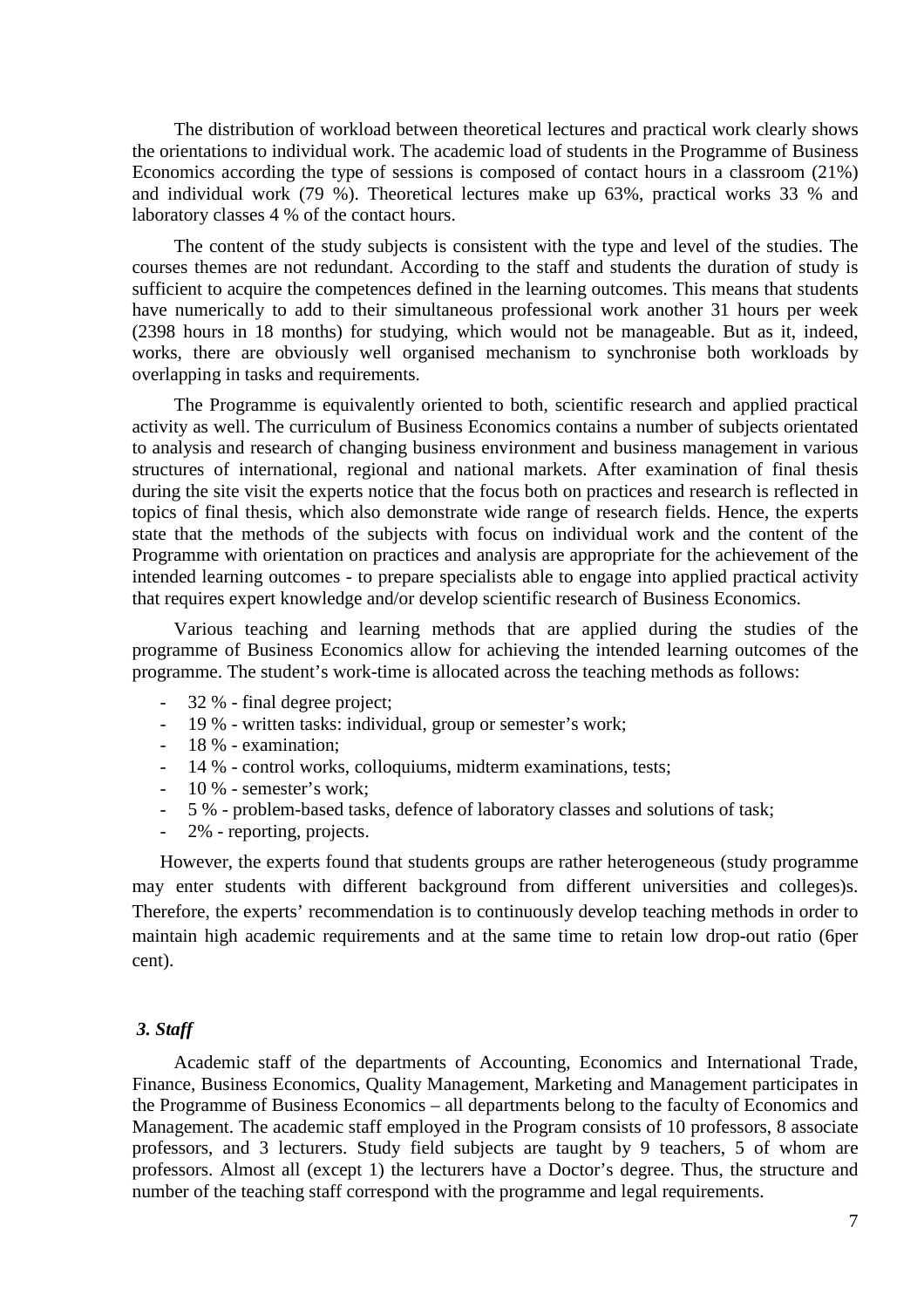The Business Economic programme is implemented by the staff meeting legal requirements established by state:

- 95 % of teachers have doctor of sciences degree; that exceeds the requirement that at least 80% of all study teachers must have a scientific degree;

the requirement at least 20 % of study field subjects have to be taught by professors is fulfilled with 56% share of professors teaching study field subjects.

Almost all the lecturers, except 1 lecturer, have scientific publications within the last five years. The most of the lecturers have a pedagogical experience more than  $10 \sim 20$  years. All lecturers (21) have also participated in research and development projects directly related to the study programme. All of them, 21 lecturers, have scientific publications during the last 3 years in the research area related to the programme subjects, 12 lecturers out of 21 - in year 2013. During the site visit provided an additional list of research publications proves that areas of teachers' scientific research correspond to study subjects of the programme. This fact is also clear reflected in the research areas of final degree thesis – the dominant research fields are risk management, competition analysis, human resource management, business environment, quality management. In addition, in year 2008-2013 the programme teachers along with co-authors published 4 monographs, 3 textbooks, 15 educational books, 20 methodological materials and 3 scientific studies. Hence, the qualifications of the teaching staff are very good and suitable for implementing the programme on the required level and meet the legal state requirements.

The average age of the programme teachers is 45 years, which is the evidence of great potential for professional development. Almost half of Business Economics teachers are younger than 40 years old. Those young, but also experienced teachers, together with elder teachers having solid academic, research and practical experience seems create a well balanced team that has future potential.

According to the self-evaluation report it is stated that teachers improve their qualification and use their knowledge and skills by participating in various national and international projects: European Union LEONARDO DA VINCI, ERASMUS, other. 38% of programme teachers improved their qualification by teaching and training in foreign scientific and educational institutions in Italy, France, Spain, Turkey, Finland, Portugal, Estonia and Latvia. Three teachers came as visiting teachers from foreign universities (Spain, Portugal, and Hungary) to teach in the programme as well in year 2012/2013. It is evident that programme teachers actively participate in academic exchange programmes. Nonetheless, the team of experts' advice is to further develop more programme related cooperation and partnerships. The increasing of internationalization by inviting more guest teachers from foreign universities as well by increasing the number of teachers participating in the international projects would be eligible and definitely make programme more competitive.

According to university regulations and state legal requirements teachers are appointed for 5 years, visiting teachers and lecturers - for a 1 year, to take positions through public competition. Teachers are regularly certified. Certification investigates the applicants' participation in the study process and scientific conferences, participation in scientific research and other applied research development, publication of research outcomes in scientific publications, training and participation in educational activities. In order to ensure the growth of teacher qualification, the Faculty of Economics and Management organizes staff development plans, which are discussed and approved at Faculty Council meetings.

According to the information received from the staff during the site visit the conditions are created to participate in the exchange programmes, they have support as regards the professional development and are encouraged financially by university as well. The experts notice that the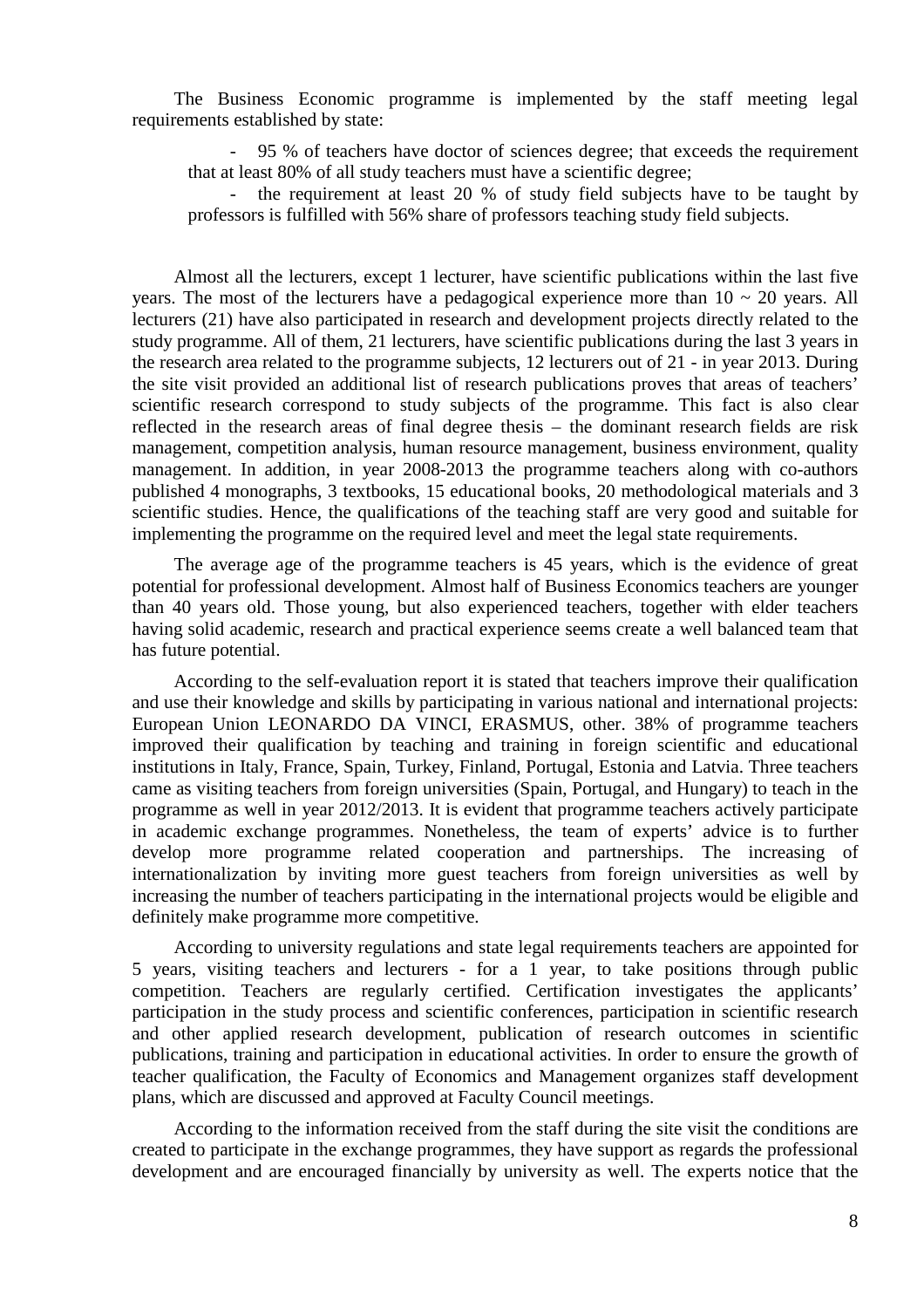University has created necessary and sufficient conditions for professional development of the teaching staff.

#### *4. Facilities and learning resources*

The Faculty of Economics and Management has a sufficient number of classrooms and laboratories for the programme. If there is a need for more than 120 seats, the Faculty uses classrooms of other KTU faculties and for this reason have been signed leasing agreements. Classrooms are equipped with multimedia equipment and stationary computers.

The laboratory work is performed in computerised laboratories. A new computerised laboratory with the latest hardware and software (12 seats) has been prepared over the period of five years. Three laboratories (67 seats) are equipped with multimedia software. One of these classrooms (24 seats), is equipped with a smart board. The total number of training classes or laboratories in the Faculty is 7 (125 seats). The Faculty has a possibility to use 2 additional teaching laboratories (70 seats) in other faculties. Computerised laboratories are supervised by qualified technical staff members. Their occupancy rate is approximately 70 per cent of the semester's duration time. It should be noted that the Faculty has a sufficient number of teaching laboratories and computer-classrooms.

Students have access to wireless Internet in classroom sessions and doing their individual tasks. Also, students have a possibility to prepare their tasks or carry out scientific research works in laboratories after classroom activities are over. In laboratory work and practical sessions are used Microsoft Office (Microsoft Excel), EWiews 7 and IBM SPSS Statistics version 19 software packages. Problem-based teaching database is created in the Faculty by means of integrating economic, managerial and engineering solutions, based on modern business management system (MS Dynamics AX and satellite-functional units).

The Faculty possesses a 25-seat library, equipped with connected stationary personal computers and wireless Internet connection. The students using personal laptops have an access to the University network and library, too. There is Internet access to other library databases such as the ISI Web of Knowledge, Springer LINK, Science Direct, EBSCO, ProQuest, Cambridge Journals Online, Oxford Journals, SAGE Journals Online, Emerald Full text, Blackwell Synergy, Wiley Interscience, SourceOECD, Business News, and etc.). In the Library of the Faculty and funds of the departments are accumulated  $\sim$  12.800 of different title books and publications related to the programme. In the year 2011, under the project Improvement of the Quality of Studies to Increase Internationality 72 latest textbooks were purchased, among which 35 textbooks on Economics subjects.

The teaching materials and technical equipment, such as textbooks, periodical publications, study materials, distance-learning tools are adequate for the implementation of the programme and accessible to the students. However, the library has no development plan, which would ensure that the library funds are renewed in parallel of the needs of the programme. Nevertheless, the system or set of procedures for learning resources management (monitoring, planning, improving) would be helpful for organising quality assurance of study process.

#### *5. Study process and student assessment*

There are no entrance exams to the Master degree study programme of Business Economics. However, there it is set up admission requirements, which have to be fulfilled in order to be accepted. It is a must to have a Bachelor's diploma. In addition the Bachelor's diploma supplement must contain the courses in the field of economics, business and/or management. Also, it may be accepted to this programmes those who have Bachelor's degree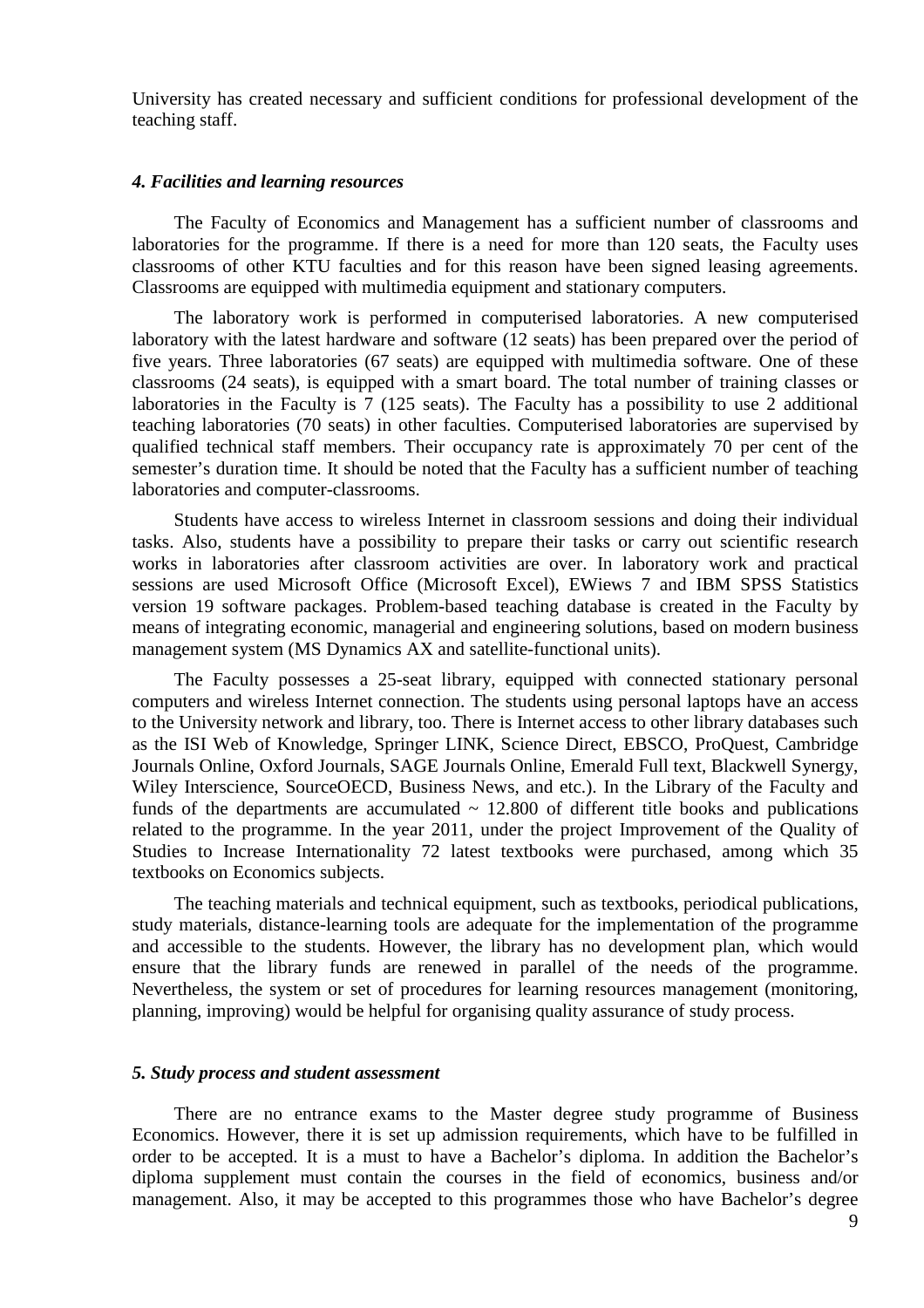and do have a professional work experience not less than 2-years' (SER p. 67). Having in mind heterogeneity of students (study programme may enter students with different background from different universities and colleges) the admission (as well as study process) requires careful approach in case to meet the legitimate expectations. Nevertheless the admission requirements are based on the general principles of the University and are well-founded.

Business Economics programme was established only in March 2011. According to the student admission data 108 students enrolled for full-time studies in September 2011, 50 students in February 2012, and 73 students in September 2012. Only 14 full-time students out of all 231 students enrolled in 2011-2012 dropped out, so the drop-out ratio is only 6 per cent, The dropout reasons are various, yet the most common are the departure to study in other foreign universities, employment in other cities in Lithuania, the personal problems including financial issues, and inability to complete the Final Degree Project. It should be considered, to what extent this inability could be avoided by institution related activities. Out of all students enrolled in the year 2011/2012 Final Degree Project was defended by 134 students (91 per cent). Taking into account the number of enrolled students it seems to the experts that the programme is competitive and selective.

 The general students' knowledge assessment process and criteria follows the publicly available order by the University Senate. Assessment criteria of the study programme are reported at the beginning of each course of study, and they are known and available for students. The system of accumulative grading is adapted to each course, presented in the descriptions of the subjects and is accessible to every student through *KTU*'s *Academic information system*. Students may see their evaluations on the website of *KTU* http://mano.ktu.lt, where they log in with their user names and passwords and get personal assessment information.

If students do not agree with the evaluations of their achievements (examinations or final project), they may submit an appeal to the University Dispute Settlement Commission. The appeal must be submitted no later than in three days after the evaluation was announced. The Dean of the Faculty issues an order and appoints other lecturer or a commission to exam the student. The procedure of appeals is settled by the order or Rector of University. The assessment system of students' performance is clear, adequate and publicly available.

General information on studies at KTU is available on the University web site. Academic and social support is provided to the students. Academic guidance is provided to students in the Faculty of Economics and Management. If students have any doubts or problems with studies, they can address the Faculty's office or the Dean's office. Also, they can get answers to their questions in departments of the Faculty, where lecturers have their contact hour timetables, i.e. each lecturer consults students twice a week. In 2002, the student mentor programme was introduced by the Dean of the Faculty and Student Association. The mentor is Dean's representative who provides all the necessary academic information, and the student mentor helps the new faculty members in academic community with all social issues. At present there is a special information office in the Faculty of Economics and Management (Lives av.55, Room 309), where a student can get all the necessary information on studies, funding, aims, objectives and learning outcomes of studies, assessment of achievements, electives, timetables, mobility programmes, etc.

Students are encouraged and are provided with possibilities to engage into scientific creative activity. Under lecturers' supervision or independently the students prepare annual presentations for the international scientific students' conference Economics and Management. Topics of presentations are most often related to the topics of students' Master Thesis. So, the study field related knowledge as well as research, social and personal skills of the students are developed.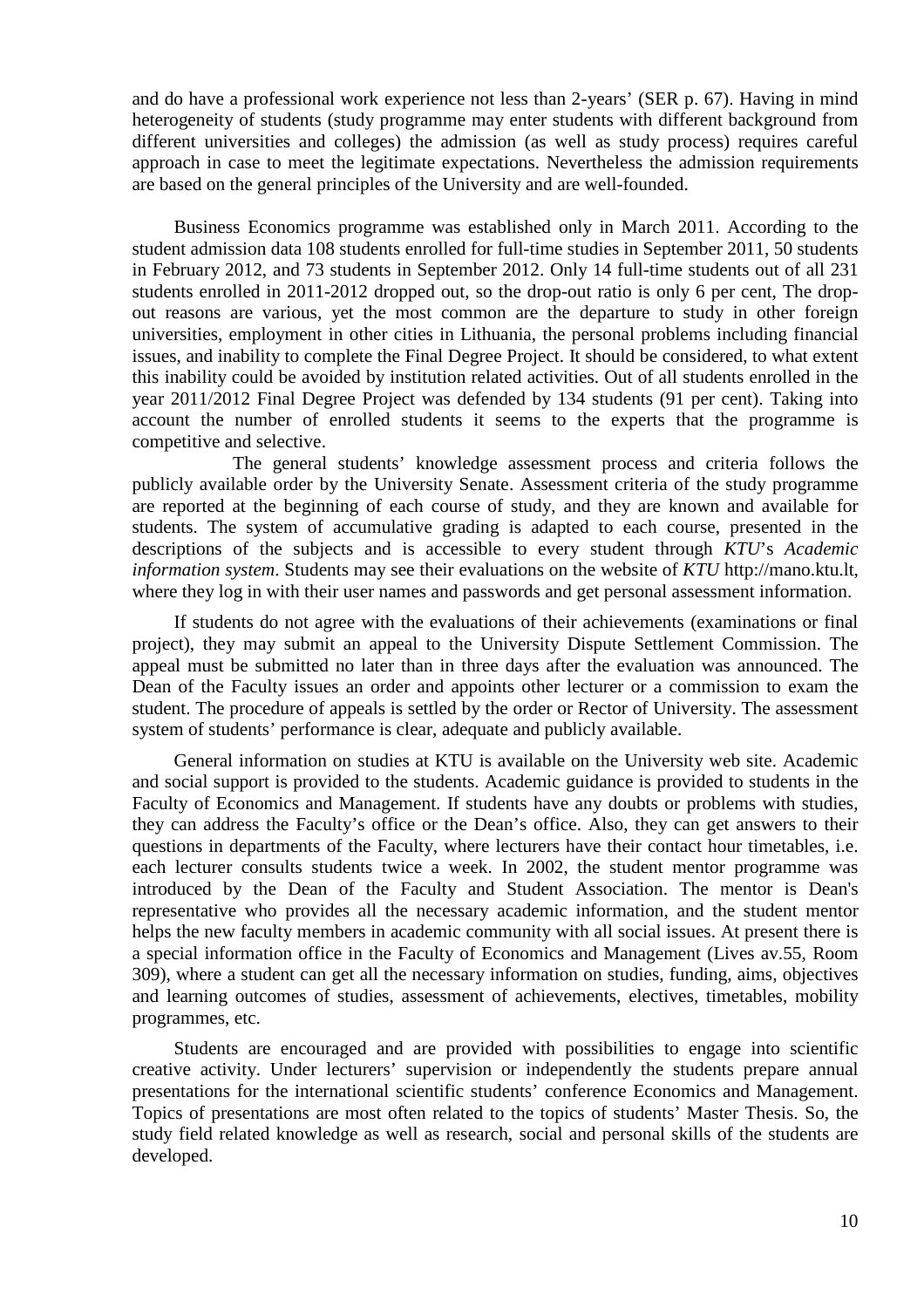The students and lecturers of the Faculty of Economics and Management have the possibility to participate in various mobility programmes. The Faculty has partnership agreements with 52 universities in 19 countries. Students and teachers of the Faculty may visit partner universities for studies, internship, teaching or training visits. According to the experts the students are provided with sufficient information as regards the exchange programmes. However, the students of the programme should be more encouraged to explore possibilities of studying abroad.

The duration of Business Economic programme is 2398 hours. The amount of contact training (lectures, laboratory classes, exercise, etc.) comes to 21%, the student's individual – 79%. This conforms to the general requirements for Master degree study programmes according to the order No.V-826 of the Minister for Education and Science of the Republic of Lithuania, which defines that a student's self-studies shall account for at least 30 % of the scope of each subject. The workload of the student (2398 hours or 300 working days) comparing with duration of programme (1,5 year) looks very intensive and requires responsible attitude on organising and managing of study process. Nevertheless in general, the organisation of the study process ensures an adequate provision of the programme and possibility for the students to achieve the learning outcomes. During the site visit it was confirmed by the students that teachers consult students not only during their consultation hours, but also at any other time are accessible for consultations. Also, the students verified that they successfully utilize gained knowledge and developed competences in the professional activities. Thus the experts agree that the students get an adequate level of academic and social support from the University, however the participation of students in the mobility programmes should be increased.

#### *6. Programme management*

There is in place the system of internal quality assurance and study programmes monitoring in KTU. The rules and responsibilities are defined in the internal documents of the University. The administration of the study programme appoints the coordinator of the programme and employs stakeholders from business, student association and teachers. The coordinator of the programme works in coordination with Faculty's Council, Study Programmes Committee, the dean and vice deans of the Faculty.

The dean and vice-deans are responsible for the general organization of the study process in the Faculty. The Study Programme Committee is responsible for preparation, development and organisation of study programmes and study modules. The Faculty's Council is responsible for study programmes, qualification of the teachers, and certification.

The Master's study Programme of Business Economics is supervised by the Study Programme Committee. The members of the Study Programme Committee of the Faculty of Economics and Management were approved by the order of the Rector in September, 2012. The Committee is chaired by the dean of the Faculty. Other members of the Committee are a student representative, the representatives of business and employers, representatives of other University Faculties and departments. The study programmes are annually reviewed and coordinated with inter-related second cycle programmes by the Study Programme Committee. The final decision concerning changes in the study programme is adopted by the Faculty's Study Programme Committee; however the essential study changes can only be made by the University's Senate under provisions of the Study Programme Committee.

Twice a year, at the end of each semester, students have been suggested to evaluate the content of courses and the quality of teaching. When filling in the questionnaire the student evaluates the contents of the subject, learning/teaching methods, the evaluation criteria, the teacher's competence as well as communication, and may provide suggestions on how to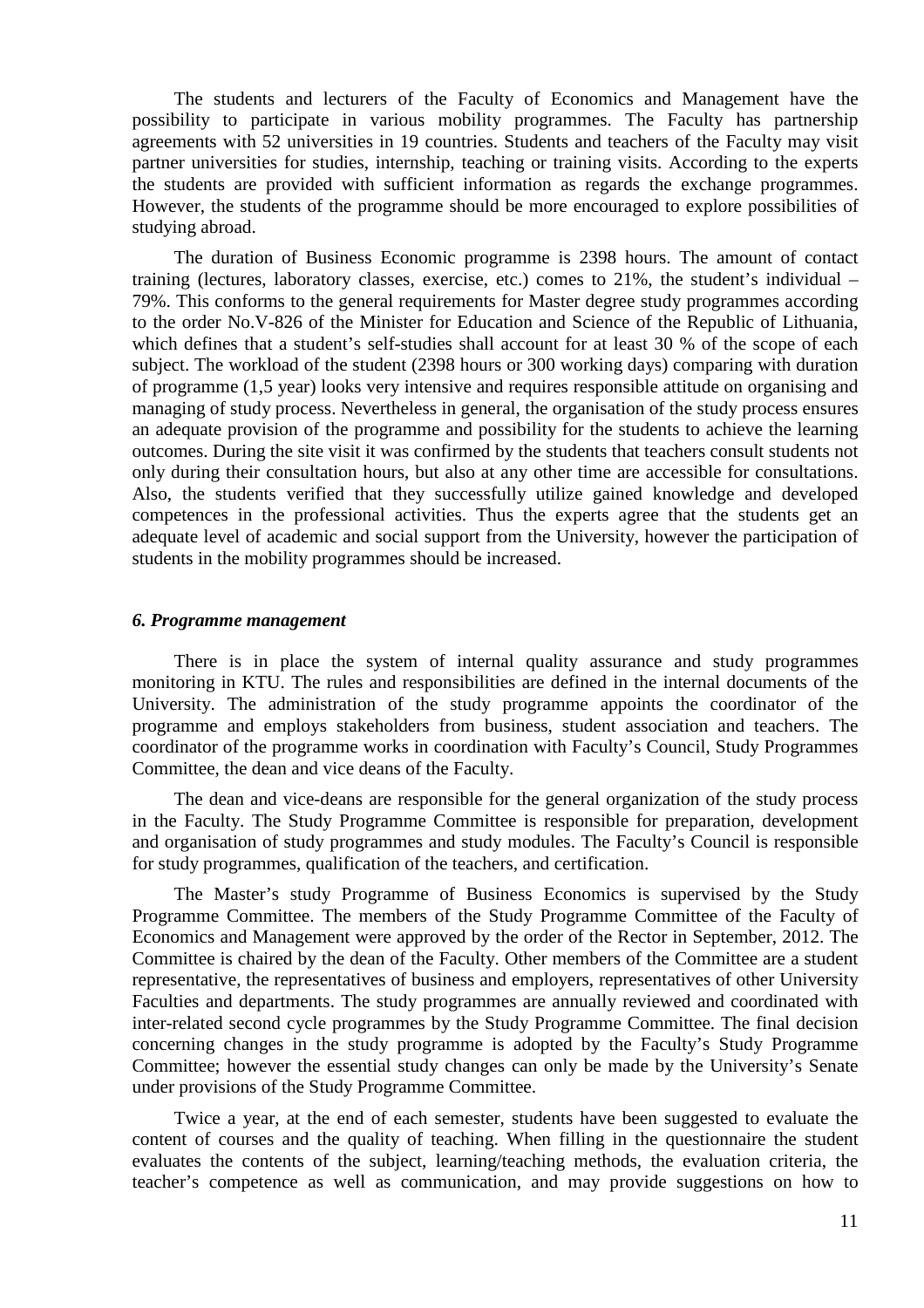improve the quality of the subject. Also, the meetings of the faculty management are organised with students to discuss the process and quality of studies as well as the meetings with the graduates and business leaders - to analyse the issues of the competence of people, who completed the study Programme of Business Economics. Summarized feedback of the students is available on the web site. According to the student's feedback, received during the site visit, they are satisfied with the process and organization of studies, teaching methods, content of subjects and competence of teachers.

Other stakeholders, i.e. teachers, employees, alumni, business are involved in quality assurance activities. Scientific advisers are teachers of various departments of University. Companies accept students for internship and employ graduates. Externals are members of the Study Programme Committee participate in the Public Qualification Committee for the Defence of final Master's thesis and participate in various meetings to discuss the process of study, competences of the students, quality issues. In addition, the issues of the improvement of study quality are discussed in face-to-face conversations between managers, heads of departments of the Faculty and social partners as well heads of enterprises and their associations, specialists from ministries. According information provided in SER (p. 12) it can be said that Programme Management is familiar with similar programmes provided in other Lithuanian universities. Experts would like to encourage cooperation between programme administrators by sharing best practice and exploitation of synergy.

The University ensures the quality of studies by an internal quality assurance system that is in compliance with international principles and guidelines and the respective laws and regulations of higher education of the Republic of Lithuania. It could be concluded that the information and data on the implementation of the programme are collected and analysed on a regular basis, and the improvements based on the analysis of collected information are systematically done. The internal quality assurance measures in place are effective and efficient.

#### III. RECOMMENDATIONS

- 1. The programme has a clear niche. The suggestion is to boost the programme by exploring the additional niche; i.e. development within technological university implementing traditions of university may be explored. It is recommendable to consider the introducing of interdisciplinary courses (at least electives) like Economics of Innovation, Management of Technological Development, and Innovation Management.
- 2. Actions should be taken to continuously put attention to development of learning outcomes, in particular to reduce and to tighten them; to be very focused and concrete in formulation of learning outcomes; constantly check how the expected learning outcomes are measurable and always check how to assess whether the expectations will be achieved.
- 3. To continuously develop teaching methods to work with heterogeneous students' (with different background from Bachelors' studies) in order to maintain high academic requirements. The relation between the entrance rates and final grade should be analysed in order to evaluate effectiveness of implemented teaching methods. In case of very clear correlation, the appropriate measures to improve the teaching methods should be taken.
- 4. At present the drop-out ratio is satisfactory. It should be considered, to what extent the inability to complete the studies could be avoided by institution related activities. Therefore the experts' recommendation is to monitor drop-outs, analyse the reasons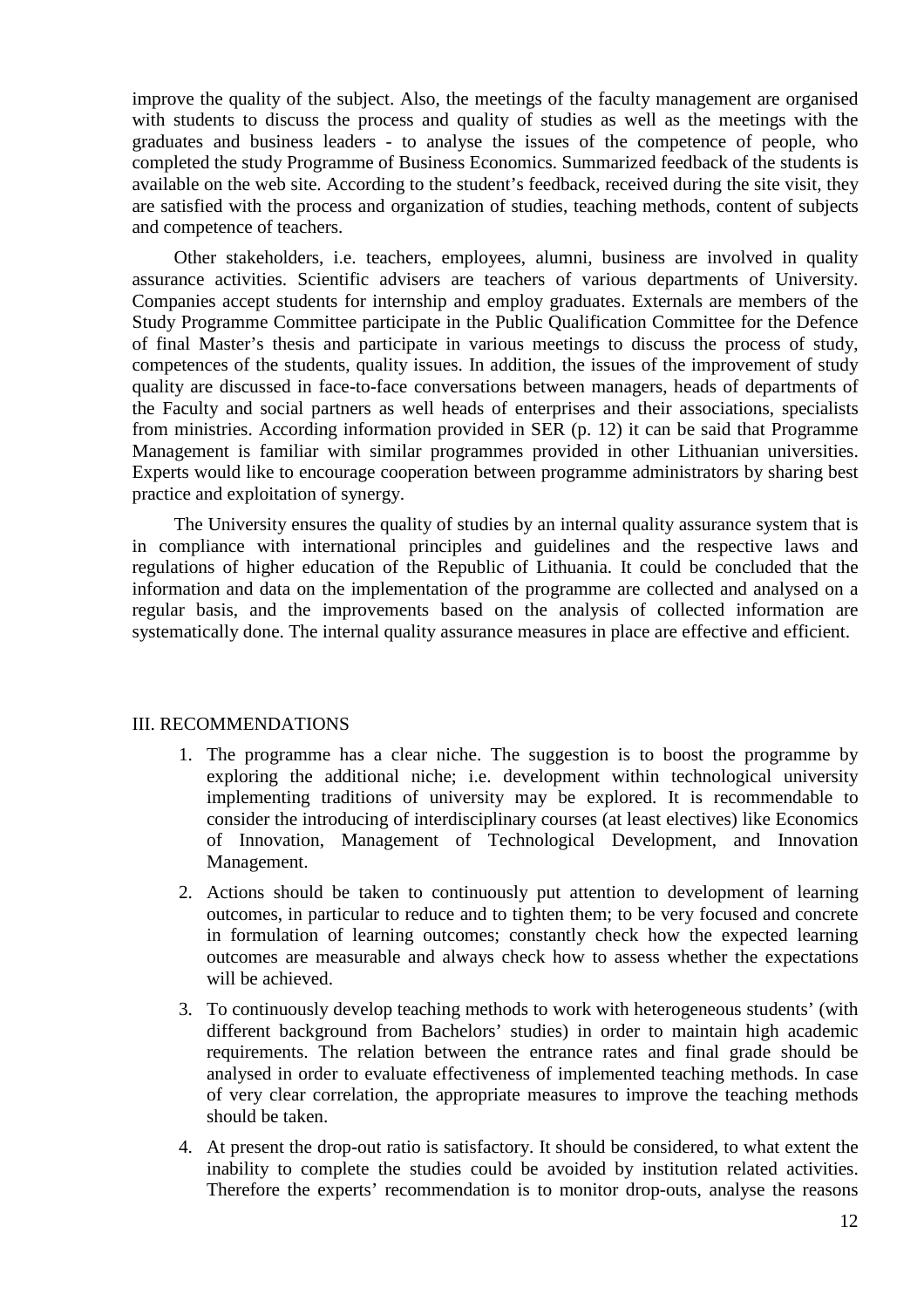and take the appropriate actions to maintain low drop-out ratio without loss of academic requirements and study process quality.

- 5. It is advisable that the library would have a development plan, which would ensure that the library funds are renewed in parallel of the needs of the programme. Also, the system or set of procedures for learning resources management (monitoring, planning, improving) would be helpful for organising quality assurance of study process.
- 6. Strengthening of the internationalization of the programme is necessary in content by inviting more international visiting professors as guest lecturers from foreign universities as well by increasing the number of teachers participating in the international projects and in particular by encouraging students of the programme to take an advantage of existing possibilities under exchange programmes.
- 7. It is advisable to elaborate cooperation with institutions providing similar programmes in Lithuania in order to share best practices, to explore synergy and, thus, to maintain the programme competitive.

#### IV. SUMMARY

The aims and learning outcomes of the study programme Business economics are well defined, published at the Kaunas Technological University web site and are easily accessible. The aims and learning outcomes of the programme are consistent with the type, level and qualifications of the studies.

The programme corresponds to the market needs and is necessary and popular. The general objective of the programme is to educate working specialists who wish to re-qualify and who already take part in the creation or organisation of business. Advisable to put attention to development outcomes - to be focused and very concrete – which would allow to more precisely assess if the expectations are achieved. The experts' advice that the additional niche - to better utilize traditions of university - should be considered. Such developments will be according to the aims of the programme as well ensuring international level studies in fields of economics, business and management.

The programme is designed in a way that its structure complies with the national legal requirements and regulations for Master degree study programmes in higher education. The duration of studies is three semesters (1.5 year's). The studies are completed by preparation and defence of the final thesis. The number of ECTS credits attributed to each semester is 30: they are spread evenly over the schedule of studies. The total number of courses during each semester does not exceed 5 courses.

The programme offers a combination of theoretical and practical skills for students who intend to seek their career in jobs where knowledge of analytical together with practical skills is required. Interactive teaching methods, such as verbal presentations, discussions, teamwork, case studies, tests, and project papers are applied. Nevertheless, continuous development of teaching methods is recommended taking into account the drop out analysis results. The topics of Master's theses are contemporary and match well the profile of the programme. Hence, the teaching and study methods are appropriate for the achievement of the learning outcomes of the programme.

Most of the lecturers have a pedagogical experience more than 10 up to 20 years. Almost all lecturers have a Doctor's degree and all of them have scientific publications within the last five years. The average age of the programme teachers is 45 years. Almost half of Business Economics teachers are younger than 40 years old. Those young, but also experienced teachers,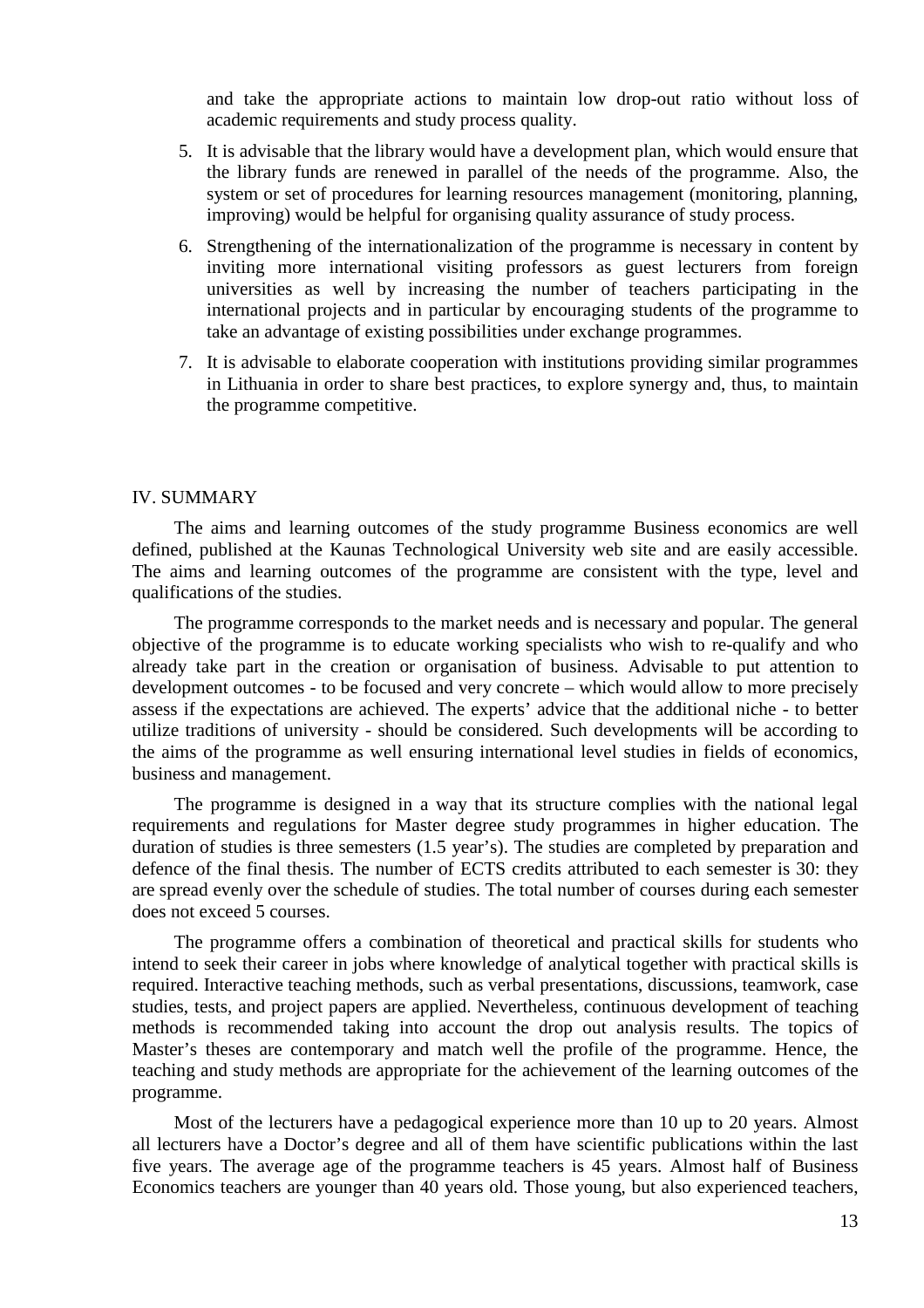together with elder teachers having solid academic, research and practical experience seem to create a well balanced team which has future potential. Thus, the structure and number of the teaching staff correspond with the programme and legal requirements and is adequate to ensure learning outcomes.

The Faculty of Economics and Management has a sufficient number of classrooms and laboratories for the programme. The premises for the implementation of the programme are equipped with multimedia equipment and stationary computers. Students have access to wireless Internet in classroom sessions and doing their individual tasks. The students using personal laptops have an access to the University network as well using a virtual private network. Students can use the services of the University library and the Faculty a 25-seat library. The library has a sufficient number of computer workstations and provides a wide access to sources through electronic databases and catalogues.

Admission to the programme is based on the general principles of the University, and the requirements are well founded. In 2011-2012 year 231 students have been enrolled to the programme. Therefore the programme is competitive and popular. The assessment system of students' performance and learning results is transparent, adequate and publicly available. The academic and administrative support is provided systematically for students. Also, students are satisfied with interactive teaching methods. There are international mobility opportunities available for students and teachers. However the mobility should be increased for both, i.e. teachers and, in particular, the student's involvement in the exchange programmes should be significantly increased.

The University has implemented the well-organized and successful study process management system. The responsibilities for decisions, monitoring of the implementation of the programme are clearly allocated, and the management of the programme is undertaken according to the needs, aims and learning outcomes of the programme. Data on the implementation of the programme are regularly collected and analysed and programme adjustments based on feedback are done. The students and the social partners have representatives in the Study Programme Committee; also they have possibilities through various interactions with the representatives of university to contribute to the programme development. It was confirmed during site visit that their opinions and suggestions are taken into account for improving the programme. Overall, there are appropriate programme management and quality assurance system as well in place.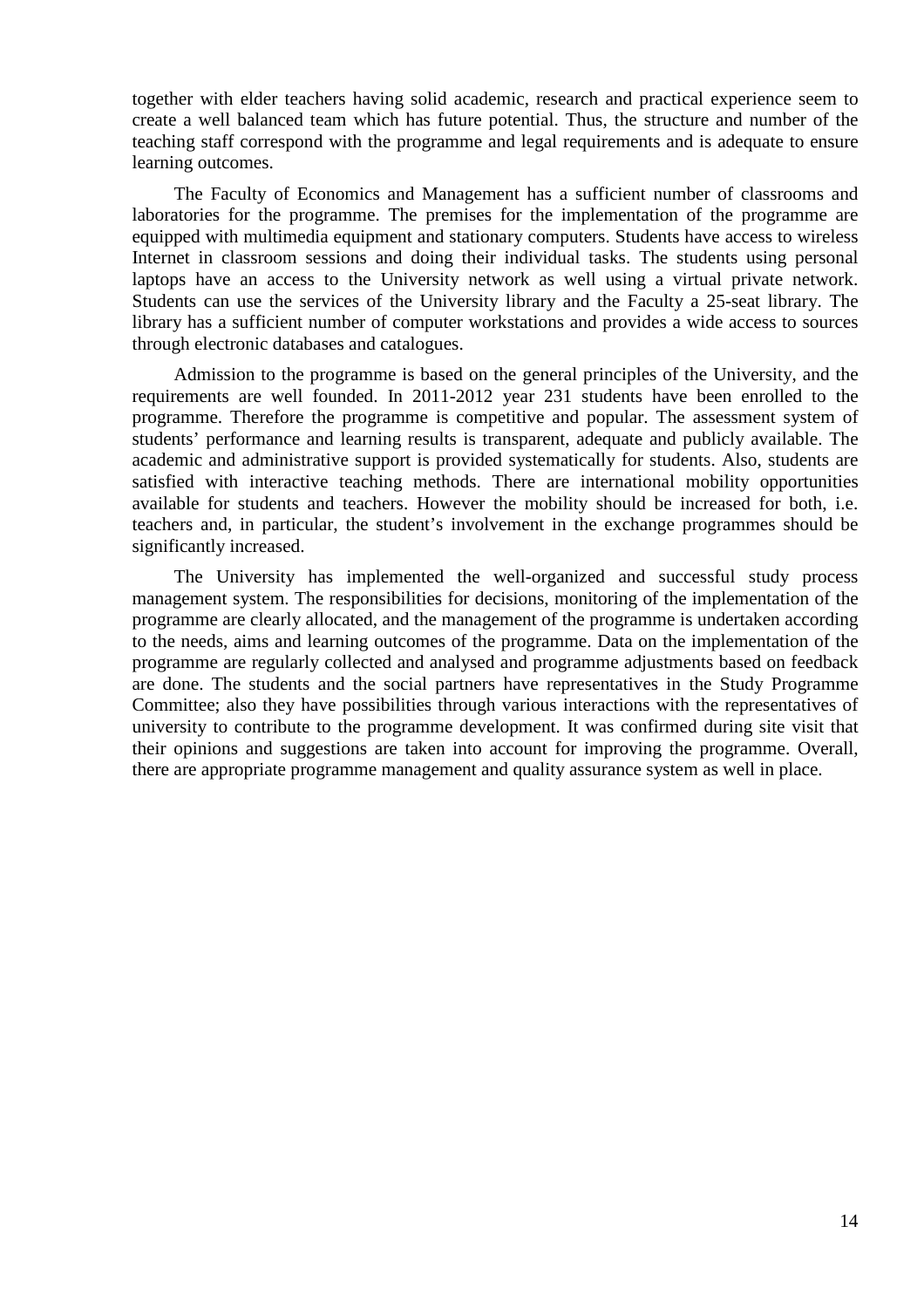#### V. GENERAL ASSESSMENT

The study programme *Business Economics* (state code 621L17001) at Kaunas Technical University is given **positive/negative** evaluation.

| No. | <b>Evaluation Area</b>                                                                                      | <b>Evaluation Area</b><br>in Points* |
|-----|-------------------------------------------------------------------------------------------------------------|--------------------------------------|
| 1.  | Programme aims and learning outcomes                                                                        |                                      |
| 2.  | Curriculum design                                                                                           | 3                                    |
| 3.  | <b>Staff</b>                                                                                                |                                      |
| 4.  | Material resources                                                                                          | 3                                    |
| 5.  | Study process and assessment (student admission, study process,<br>student support, achievement assessment) |                                      |
| 6.  | Programme management (programme administration, internal quality<br>assurance)                              | 4                                    |
|     | <b>Total:</b>                                                                                               |                                      |

*Study programme assessment in points by evaluation areas*.

\*1 (unsatisfactory) - there are essential shortcomings that must be eliminated;

2 (satisfactory) - meets the established minimum requirements, needs improvement;

3 (good) - the field develops systematically, has distinctive features;

4 (very good) - the field is exceptionally good.

Grupės vadovas: Team leader: Prof. Dr. Tiiu Paas Grupės nariai: Team members: Prof. Dr. Zoltán Sipos Dr. Heinz-Ulrich Schmidt Giedrius Romeika Aldona Savičienė Dalia Miklaševičiūtė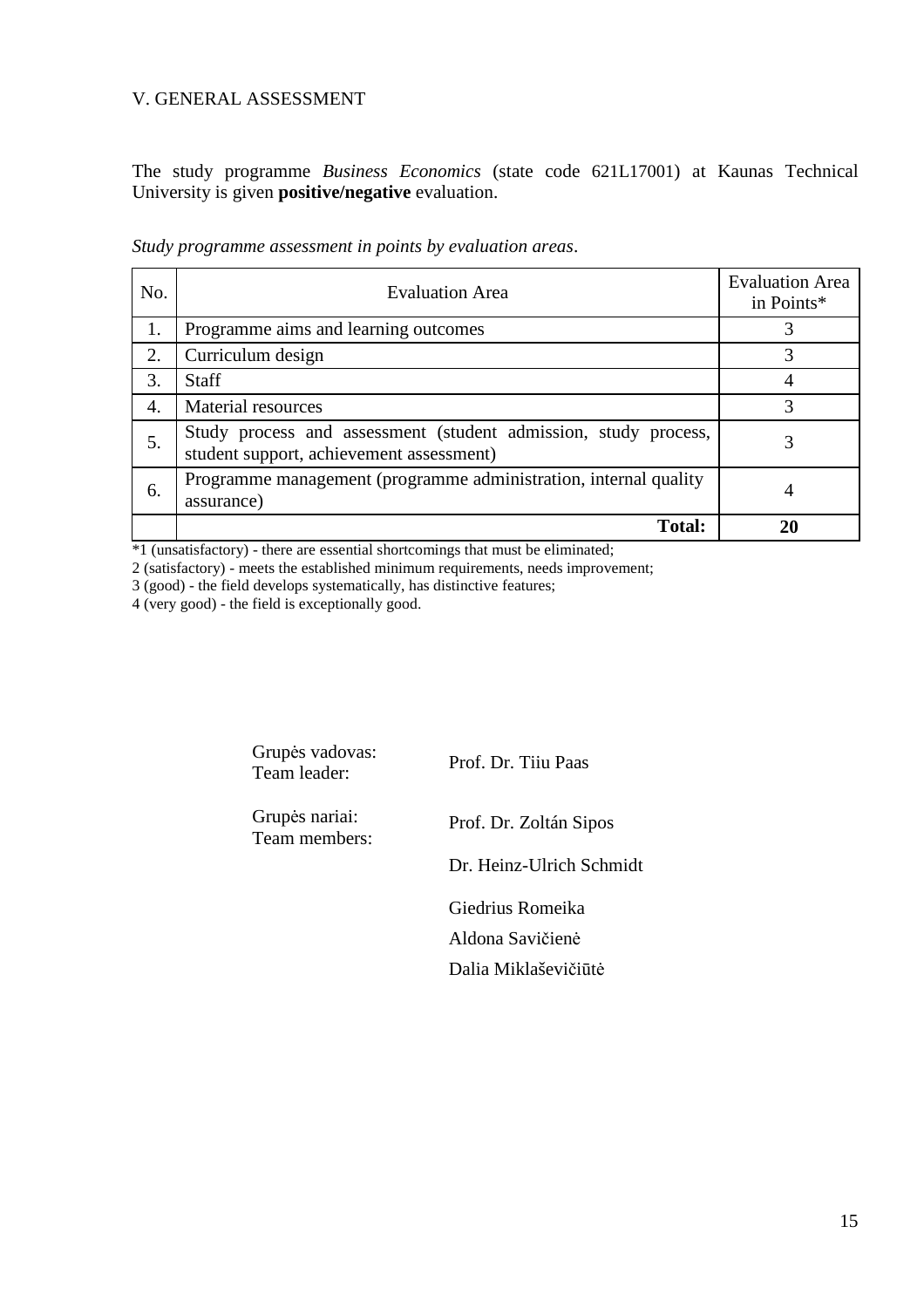#### **Santraukos vertimas iš anglų kalbos**

#### V. APIBENDRINAMASIS ĮVERTINIMAS

Kauno technologijos universiteto studijų programa *Verslo ekonomika* (valstybinis kodas – 621L17001) vertinama **teigiamai**.

| Eil.             | Vertinimo sritis                                 | <b>Srities</b>          |
|------------------|--------------------------------------------------|-------------------------|
| Nr.              |                                                  | jvertinimas,<br>balais* |
|                  |                                                  |                         |
| 1.               | Programos tikslai ir numatomi studijų rezultatai | 3                       |
| 2.               | Programos sandara                                | 3                       |
| 3.               | Personalas                                       | $\overline{4}$          |
| $\overline{4}$ . | Materialieji ištekliai                           | 3                       |
| 5.               | Studijų eiga ir jos vertinimas                   | 3                       |
| 6.               | Programos vadyba                                 | $\overline{4}$          |
|                  | Iš viso:                                         | 20                      |

\* 1 - Nepatenkinamai (yra esminių trūkumų, kuriuos būtina pašalinti)

2 - Patenkinamai (tenkina minimalius reikalavimus, reikia tobulinti)

3 - Gerai (sistemiškai plėtojama sritis, turi savitų bruožų)

4 - Labai gerai (sritis yra išskirtinė)

<...>

#### IV. SANTRAUKA

Verslo ekonomikos studijų programos tikslai ir studijų rezultatai yra aiškiai apibrėžti, publikuojami Kauno Technologijos universiteto internetinėje svetainėje ir yra lengvai prieinami. Programos tikslai ir studijų rezultatai atitinka studijų rūšį, pakopą ir suteikiamą kvalifikaciją.

Programa atitinka rinkos poreikius, yra reikalinga ir populiari. Bendras programos tikslas yra suteikti išsilavinimą dirbantiems specialistams, kurie nori persikvalifikuoti ir kurie jau dalyvauja verslo kūrime arba organizavime. Patartina skirti dėmesio studijų rezultatų tobulinimui, t.y. jų kryptingumui ir konkretumui, kas leistų tiksliau įvertinti, ar pasiekiami numatyti studijų rezultatai. Ekspertai rekomenduoja apsvarstyti papildomą nišą – geresnį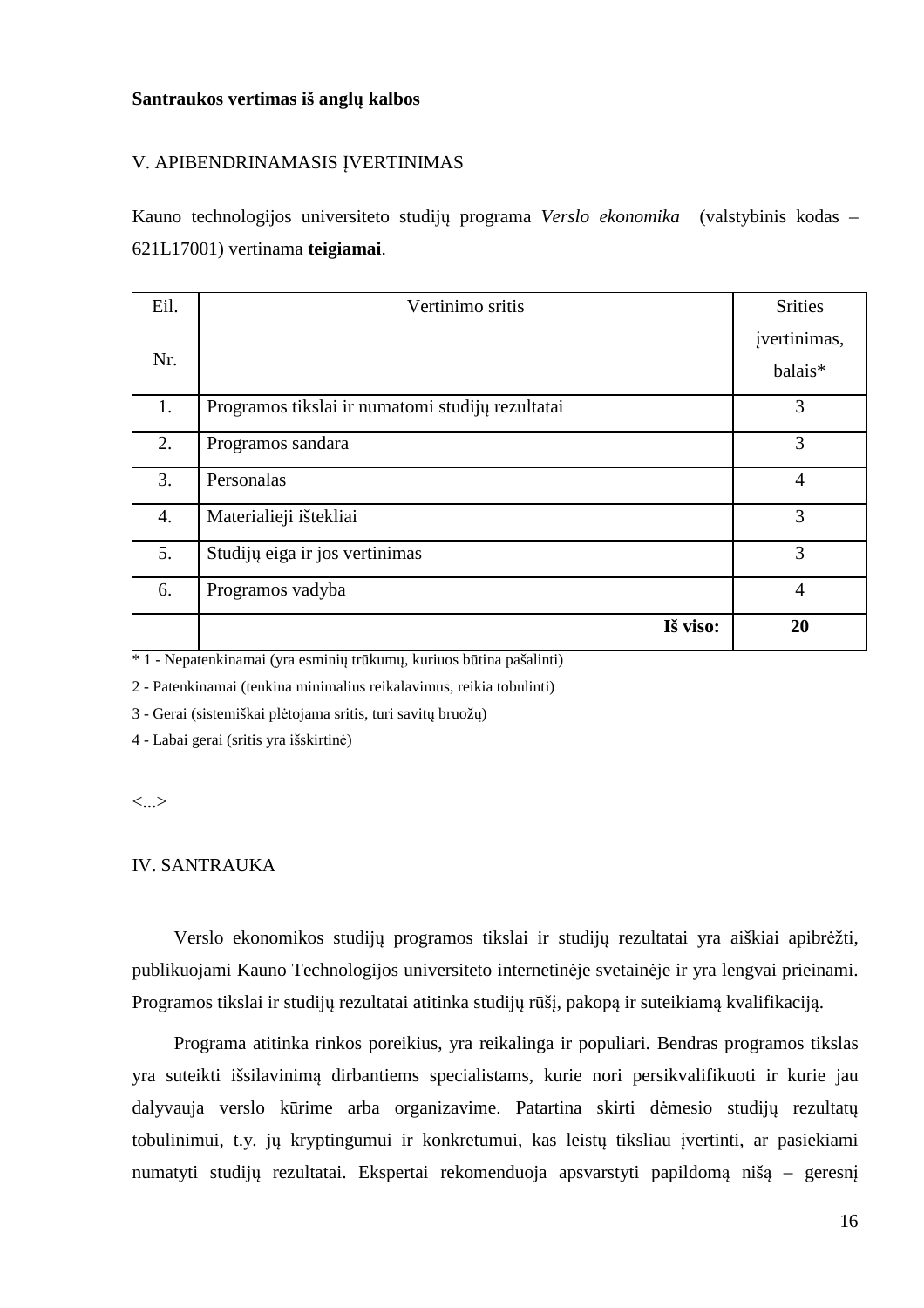universiteto tradicijų panaudojimą. Tokia plėtra atitiktų programos tikslus, o taip pat užtikrintų tarptautinį ekonomikos, verslo ir vadybos krypčių studijų lygį.

Programos sandara atitinka nacionalinių teisės aktų reikalavimus, o taip pat Magistrantūros studijų programų bendruosius reikalavimus aukštosiose mokyklose. Studijų trukmė yra trys semestrai (1,5 metų). Studijos baigiamos parengus ir apgynus baigiamąjį darbą. Kiekvienam semestrui skiriama 30 ECTS kreditų, kurie tolygiai paskirstomi per visą studijų tvarkaraštį. Studijuojamų kursų skaičius per semestrą neviršija 5 kursų.

Programa siūlo teorinių ir praktinių gebėjimų derinį studentams, kurie ketina siekti karjeros darbuose, kuriuose reikalingi ir analitiniai, ir praktiniai gebėjimai. Taikomi interaktyvūs mokymo metodai, tokie kaip žodiniai pristatymai, diskusijos, darbas grupėje, atvejo analizės, testai ir projektiniai darbai. Nežiūrint to, rekomenduojama nuolat tobulinti mokymo metodus atsižvelgiant į studentų nybyrėjimo analizės rezultatus. Magistrinių darbų temos yra šiuolaikiškos ir puikiai atitinka programos profilį. Taigi, mokymo ir mokymosi metodai yra tinkami ir leidžia pasiekti studijų rezultatus.

Dauguma dėstytojų turi 10-20 metų pedagoginę patirtį. Beveik visi dėstytojai turi daktaro laipsnį ir per pastaruosius penkerius metus visi turi mokslinių publikacijų. Vidutinis dėstytojų amžius yra 45 metai. Beveik pusė Verslo ekonomikos programos dėstytojų yra jaunesni negu 40 metų. Šie jauni, tačiau patyrę dėstytojai kartu su vyresniais kolegomis, turinčiais solidžią akademinę, mokslinę ir praktinę patirtį, atrodo, sudaro gerai subalansuotą komandą, išlaikančią stiprų potencialą ateičiai. Taigi, akademinio personalo struktūra ir kiekis atitinka programos ir teisės aktų reikalavimus ir užtikrina numatomų studijų rezultatų įgyvendinimą.

Ekonomikos ir vadybos fakultetas turi pakankamai auditorijų ir laboratorijų programai vykdyti. Patalpos, skirtos programos vykdymui, aprūpintos multimedijos įranga ir stacionariais kompiuteriais. Studentai naudojasi bevielio interneto prieiga per seminarus ir atlikdami individualias užduotis. Studentai, besinaudojantys nešiojamaisias kompiuteriais, turi prieigą prie universiteto tinklo, o taip pat naudojasi privačiu virtualiu tinklu. Studentai gali naudotis universiteto bibliotekos paslaugomis ir 25 vietų fakulteto biblioteka. Bibliotekoje yra pakankamai kompiterizuotų darbo vietų, kurios suteikia prieigą prie išteklių, esančių duomenų bazėse ir kataloguose.

Priėmimas į programą vykdomas laikantis bendrųjų universiteto principų, reikalavimai stojantiesiems yra pagrįsti. 2011-2012 metais į programą priimta 231 studentas. Taigi, programa yra konkurencinga ir populiari. Studentų veiklos ir studijų rezultatų vertinimo sistema yra skaidri, tinkama ir viešai prieinama. Studentams sistemingai teikiama akademinė ir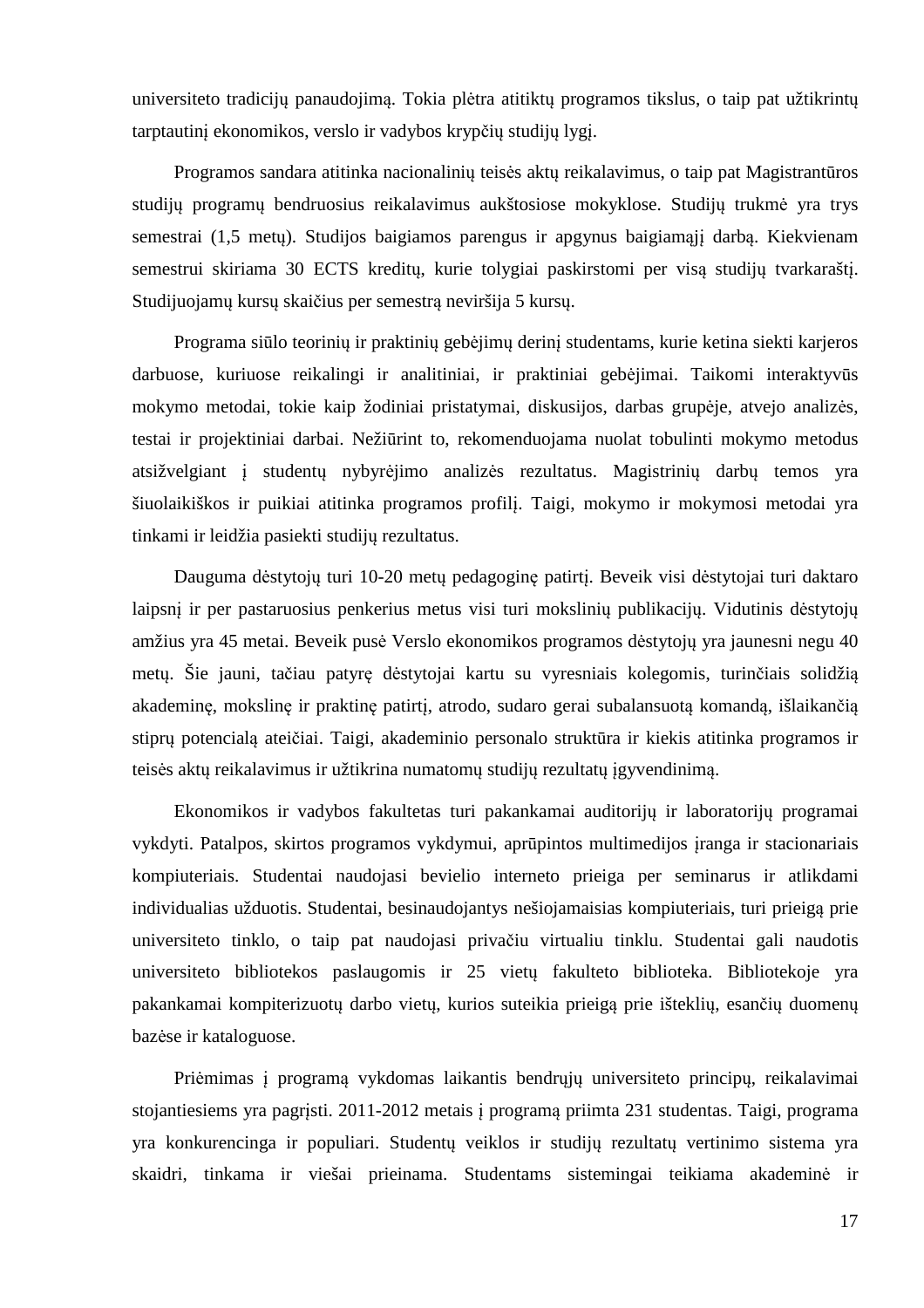administracinė parama. Taip pat studentai yra patenkinti interaktyviais mokymo metodais. Tarptautinio mobilumo galimybės prieinamos ir studentams, ir dėstytojams. Tačiau mobilumas turėtų būti žymiai padidintas, ir dėstytojai, ir ypač studentai turėtų būti skatinami dalyvauti mainų programose.

Universitetas įgyvendino gerai organizuotą ir sėkmingai veikiančią studijų proceso valdymo sistemą. Atsakomybė už sprendimus ir programos vykdymo stebėjimas yra aiškiai paskirstyti, o programos vadyba vykdoma atsižvelgiant į programos poreikius, tikslus ir studijų rezultatus. Nuolat renkami ir analizuojami duomenys apie programos vykdymą, o programos pakeitimai atliekami remiantis grįžtamąja informacija. Studijų programos komitete studentai ir socialiniai partneriai turi savo atstovus, taip pat jie turi galimybių prisidėti prie programos tobulinimo per įvairius kontaktus su universiteto atstovais. Ekspertų vizito metu buvo patvirtinta, kad atsižvelgiama į jų nuomones ir pasiūlymus dėl programos tobulinimo. Apskritai, egzistuoja tinkama programos vadybos ir kokybės užtikrinimo sistema.

#### III. REKOMENDACIJOS

- 1. Programa turi aiškią nišą. Siūloma didinti programos populiarumą ištiriant papildomą nišą, t.y. plėtrą pačiame Technologijos universitete įgyvendinant universiteto tradicijas. Rekomenduojama į programą įtraukti tarpdisciplininius kursus (bent jau pasirenkamuosius), tokius kaip Inovacijų ekonomika, Technologinės plėtros valdymas, Inovacijų valdymas.
- 2. Būtinas nuolatinis dėmesys studijų rezultatų tobulinimui, ypač jų sujungimui ir skaičiaus mažinimui. Studijų rezultatų formulavimas turi būti konkretus ir kryptingas. Taip pat reikia tikrinti, ar numatomi studijų rezultatai yra išmatuojami ir kaip galima patikrinti, ar numatomi studijų rezultatai bus pasiekti.
- 3. Reikia nuolat tobulinti mokymo metodus darbui su skirtingo lygio studentais (atsinešančiais skirtingą žinių bagažą po bakalauro studijų) siekiant išlaikyti aukštą akademinį lygį. Reikėtų išanalizuoti stojimo balus ir galutinį įvertinimą siekiant išsiaiškinti taikytų mokymo metodų efektyvumą. Esant aiškiai koreliacijai, reikėtų imtis atitinkamų mokymo metodų tobulinimo priemonių.
- 4. Šiuo metu studentų nubyrėjimo lygis yra patenkinamas. Reikėtų apsvarstyti, kokiu mastu institucijos veikla padėtų sumažinti studijų nebaigusiųjų skaičių. Todėl ekspertai rekomenduoja stebėti nubyrėjimą, analizuoti priežastis ir imtis atitinkamų veiksmų, kad būtų išlaikytas žemas nubyrėjimo lygis, neatsisakant akademinių reikalavimų ir studijų proceso kokybės.
- 5. Bibliotekai patartina turėti plėtros planą, kuris užtikrintų, kad bibliotekos fondai yra atnaujinami pagal programos poreikius. Studijų proceso kokybės užtikrinimą taip pat padėtų organizuoti mokymosi išteklių valdymo sistema arba procedūrų rinkinys (stebėjimas, planavimas, gerinimas).
- 6. Reikalingas programos turinio tarptautiškumo stiprinimas kviečiant daugiau vizituojančių profesorių iš užsienio universitetų, taip pat didinant dėstytojų, dalyvaujančių tarptautiniuose